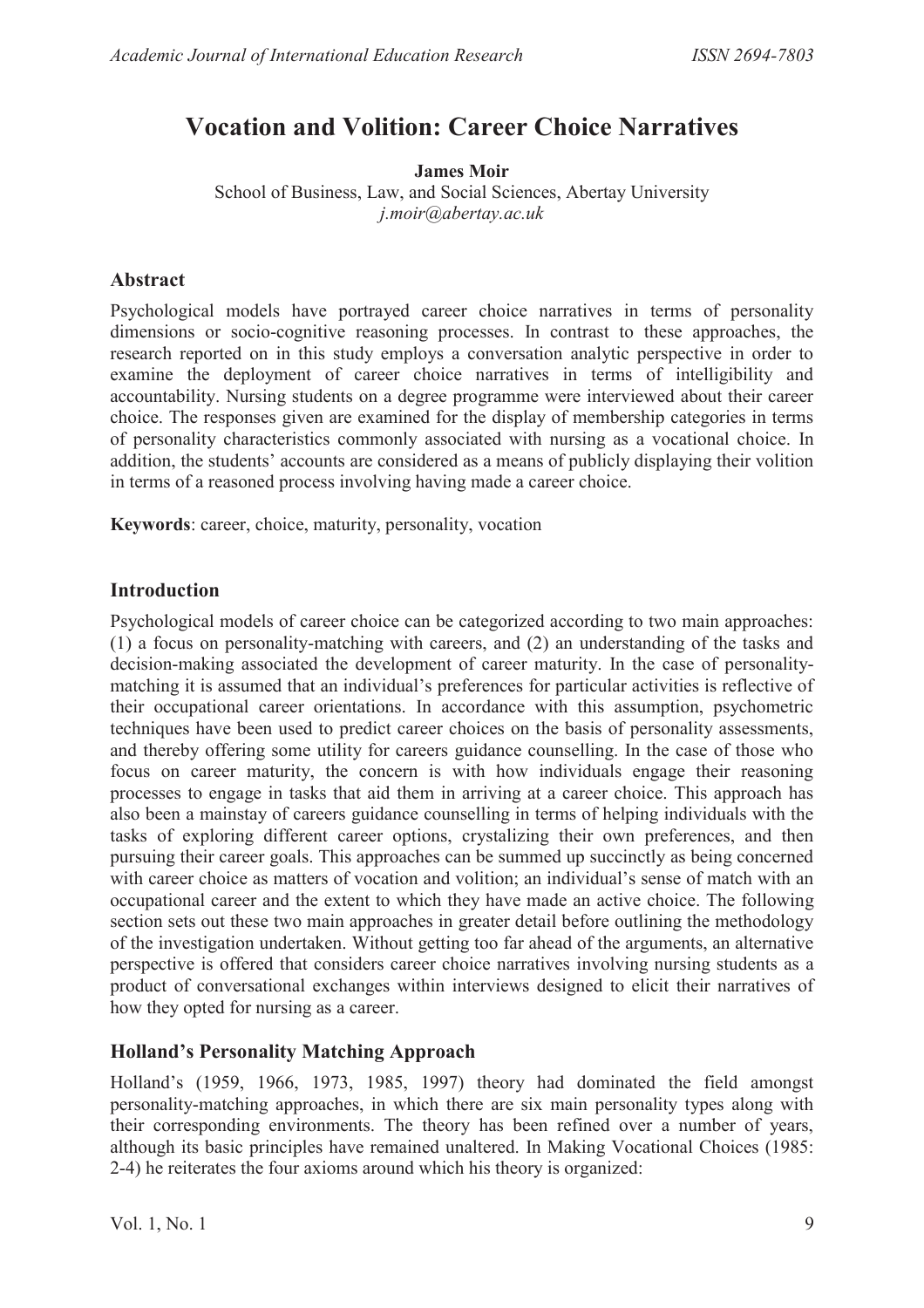- 1. In westernized culture, most people can be categorized as one of six types: realistic, investigative, artistic, social, enterprising, and conventional.
- 2. There are six model environments that correspond with the above personality typology.
- 3. People search for environments that let them express their personality type in terms of attitude and values, as well as adopting agreeable work roles.
- 4. Behaviour is determined by an interaction between personality and work environment.

Holland derived his career personality typology from the factor analysis of responses to several interest inventories gathered over time. Holland (1985: 19-23) describes the types in terms of interests and aversions as follows:

Realistic types have a preference for activities that entail the explicit ordered, or systematic, manipulation of objects, tools, machines and animals; and an aversion to educational or therapeutic activities (e.g., mechanic, farmer, lorry driver).

Investigative types have a preference for activities that entail observational, symbolic, systematic, and creative investigation of physical, biological, and cultural phenomena in order to understand and control such phenomena; and an aversion to persuasive, social, and repetitive activities (e.g., scientist, designer, engineer).

Artistic types have a preference for ambiguous, free, unsystematised activities that entail the manipulation of physical, verbal, or human materials to create art forms of products; and an aversion to explicit, systematic, and ordered activities (e.g., artist, writer, musician).

Social types have a preference for activities that entail the manipulation of others to inform, train, cure, or enlighten; and an aversion to explicit, ordered, systematic activities involving materials, tools, or machines (e.g., teacher, nurse, counsellor).

Enterprising types have a preference for activities that involve the manipulation of others to attain organizational goals or economic gain; and an aversion to observational, symbolic, and systematic activities (e.g., politician, salesperson, buyer).

Conventional types have a preference for activities that entail the explicit ordered systematic manipulation of data such as keeping records etc.; and an aversion to ambiguous, free, exploratory, or unsystematised activities (e.g., accountant, administrative assistant, statistician).

These descriptions also apply to work environments given the assumption that "the dominant features of an environment reflect the typical characteristics of its members (Holland, 1985: 34). Holland's theory can be summed up by the old adage that 'birds of a feather flock together'. However, this apparently simple idea has been refined through correlational research in order to indicate the way in which the types are related to each other in a closed loop in the following order: realistic, investigative, artistic, social, enterprising, and conventional. Adjacent types are said to be more closely related to one another than those more distant. The theory also includes subtypes in terms of particular combinations of the six personality types that are expressed in terms of a two- or three-type code. For example, an individual is said to be 'consistent' if his or her subtype is comprised of elements that are adjacent to each other. Thus, a realistic-investigative person is a consistent subtype in terms of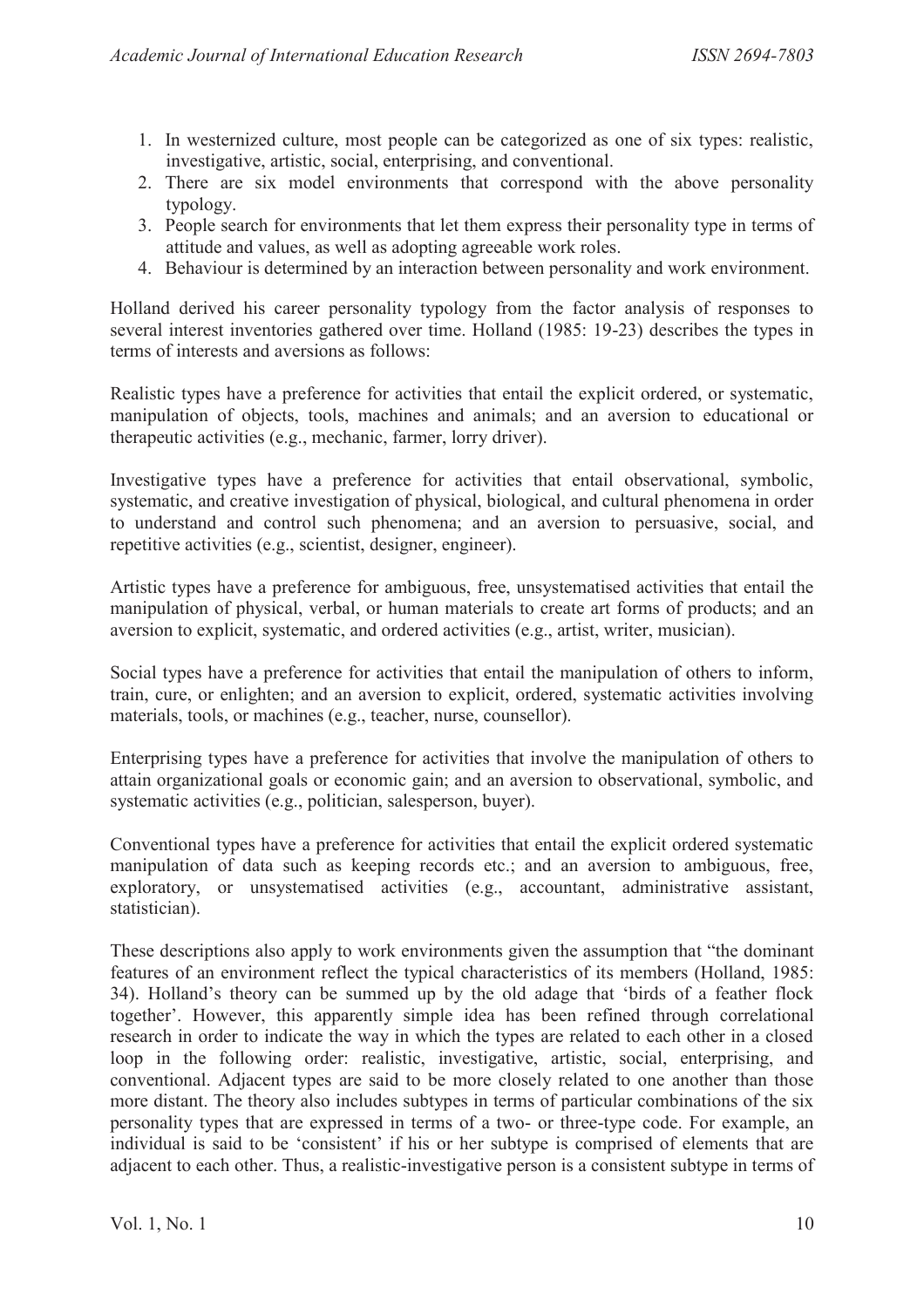the elements sharing features such as unsociability, and orientation towards things, and selfdeprecation. On the other hand, a conventional-artistic individual would be 'inconsistent' given the conflicting elements of this subtype: conformity and originality, control and expressiveness, business and art. If a person has one type which is dominant then he or she is said to be 'differentiated'.

Holland's personality-matching approach hinges on the assumption that people possess a set of interests and attitudes that make up distinct personality types. These interests and attitudes predispose individuals in such a way that they chose to work in environments that are congruent with their personality types. The exact nature of the process involved in choosing a career field is left unspecified in the theory. However, a key feature of this approach is its static nature. Individuals are viewed as possessing relatively fixed personality characteristics with career identity being seen in terms of the 'possession of a clear and stable picture of one's goals, interests, and talent' (1985: 5).

Applying Holland's framework to nursing the 'occupation finder' (Holland, 1985) classifies this career area as a 'social' occupation. It is therefore said to attract people who primarily perceive themselves as having interpersonal skills and a preference for working with people rather than objects and machines. The particular sub-type for this occupational group is 'social-investigative', with the investigative element being of secondary importance and associated with a preference for problem-solving and an interest in science; in this case related to medical matters and healthcare. There have been a number of studies that have applied Holland's theory of careers to the study of person–vocational career fit in academics. Although a full review of research based on Holland's model is beyond the scope of this paper, a brief review provides some context for the investigation that is reported on.

Several studies have examined the role of personality in choices of students in higher education and the importance of person–environment fit (Astin, 1993; Feldman, Smart, & Ethington, 1999; Porter & Umbach, 2006; Su et al., 2009). These studies point to achievement in academic and vocational settings being a function of the congruence or fit between personality and the social and physical environments. Person and thing orientations therefore reflect the degree to which people have an interest in the social and physical aspects of their environment (Graziano, Habashi, & Woodcock, 2011; Little, 1968, 1972). Little (1968) considered people's orientations toward social and physical environments and argued that they differ in how much they are interested in people ('person orientation') or objects in their environment ('thing orientation'). Recent research has indicated that these orientations are not oppositions on a single dimension but rather are independent of one another (Graziano, Habashi, Evangelou, & Ngambeki, 2012). In other words, people can be high in both, low in both, or high in one and low in the other.

# **Career Maturity**

The psychological construct of career maturity has also been a prominent aspect of the career choice literature. It is a multidimensional construct that represents the ability to undertake and manage career-related developmental tasks over the course of an individual's lifespan (Super, 1953, 1990). Contemporary studies of career maturity stem from the work of Donald Super (Super, 1953) and his stage theory of vocational development. Essentially, these stages involve career construction tasks that individuals must successfully engage with and overcome to progress in their vocational development. For example, during the exploration stage (age 14–24), individuals must engage with the career construction tasks of crystallizing, specifying, and implementing a career choice (Super, Savickas, & Super, 1996). Therefore, an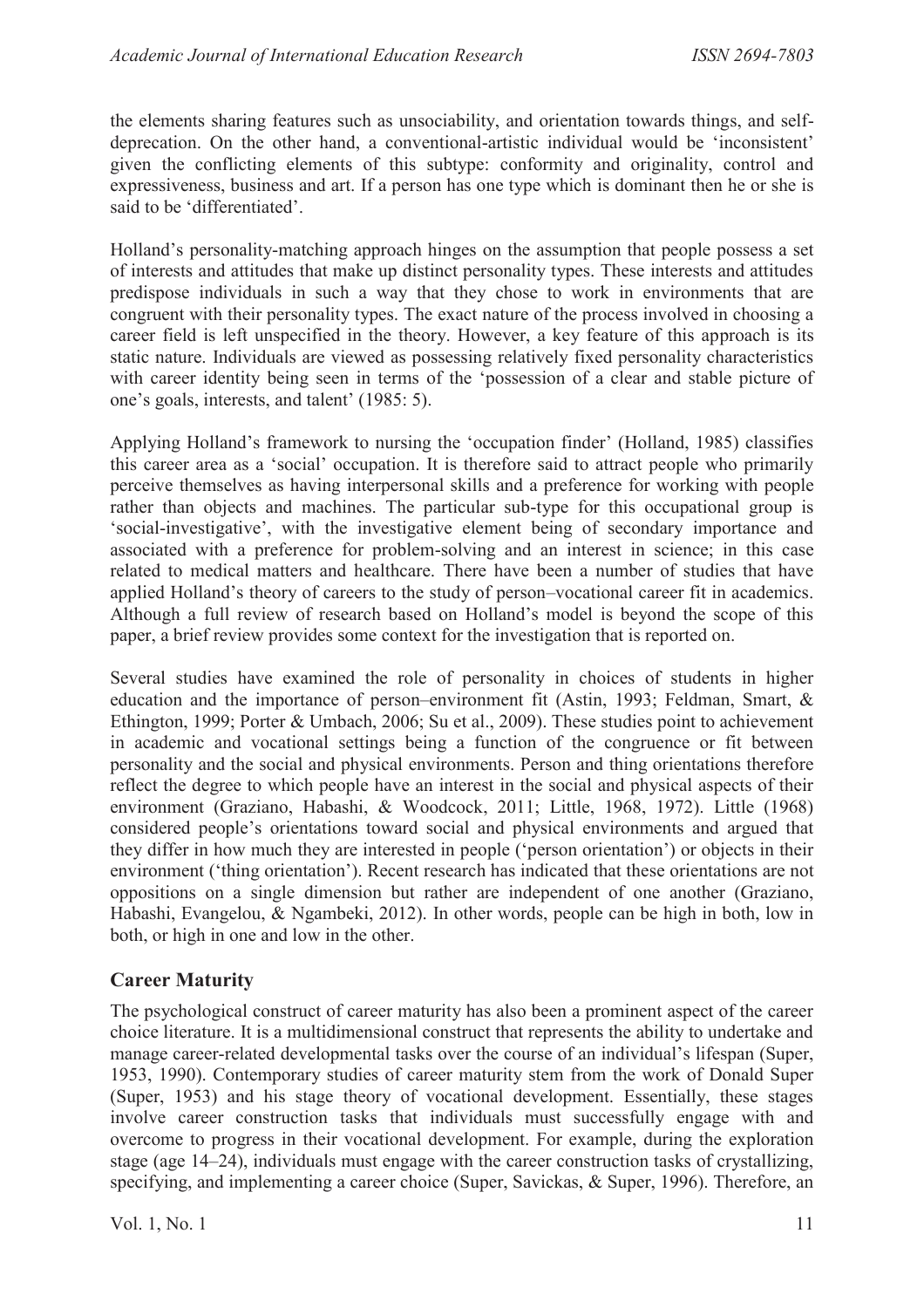indicator of career maturity during this period is the formation of a career choice by engaging in a process of exploring various options and pursuing any necessary educational qualifications to achieve a career goal. According to Savickas (2005), the accomplishment of these tasks is an index of the overall degree of vocational development which can be measured by the Student Career Construction Inventory (SCCI, Savickas & Porfeli, 2012), as a measure of vocational development. Individuals with a greater degree of vocational development are able to engage more effectively with career construction tasks and thereby are more likely to achieve favourable career transition outcomes. Savickas et al. (2009) characterized successful engagement with these career construction tasks as leading to individuals who have a sense of control over their career, are able to explore potential career options, and have confidence to in pursuing their aspirations.

The underlying assumption of this approach to career maturity is that an individual's agency and sense of volition is crucial in terms of arriving at a thought-through and rational career choice. Holland (1985) proposed that career personality in terms of differentiation and consistency of vocational interests is also reflective of career maturity. In this view, individuals with differentiated and consistent interest profiles are more likely to engage successfully with career decision tasks. However, empirical support for this hypothesis has yielded weak or negligible correlations between career maturity and differentiation, or between career maturity and consistency (e.g., Guthrie & Herman, 1982; Hirschi & Läge, 2007; Miner, Osborne, & Jaeger, 1997; Sverko, Babarovic, & Cernja, 2015).

# **Methodology**

Garfinkel (1967) suggests that retrospective accounting for decisions is a common feature of daily life. He argues that decision-making may have little to do with electing a course of action on the basis of available information but rather may be the product of people's ability to define the basis for a decision once made. This type of accounting can therefore be viewed as justifying a course of action and involves "assigning outcomes their legitimate history" (114). He therefore poses the counterintuitive notion that "the outcome comes before the decision" (114). The study presented here has adopted this retrospective view of decisionmaking and in doing so involves two important methodological implications. First, attention was required to be directed at individuals who had already made a career choice rather than those who had yet to decide. Second, those involved in the study had to be given an adequate opportunity to account for their choices in terms being given an opportunity to talk at length about their reasoning.

The study focused on undergraduate nursing students at a Scottish university taking these two propositions into account. Students were recruited by direct in-class invitation across all stages of the degree programme with a total of twenty taking part in total. The participants were interviewed using a semi-structured format involving general questions about their choice of nursing as a course and career choice. These interview questions were designed to elicit answers that gave the students an opportunity to talk about themselves and their career interests (e.g., "Tell me about what interested you in nursing"), as well as account for their course choice (e.g., "Why did you decide to study for a degree in nursing?"). With regard to these kinds of questions, degree course choice was taken as a proxy for occupational career choice.

The interviews were transcribed on the basis of readability rather than including paralinguistic features. This is justified given that the basis of the analysis was to examine the participants' attempts to produce credible and coherent accounts of their choice of nursing as a career.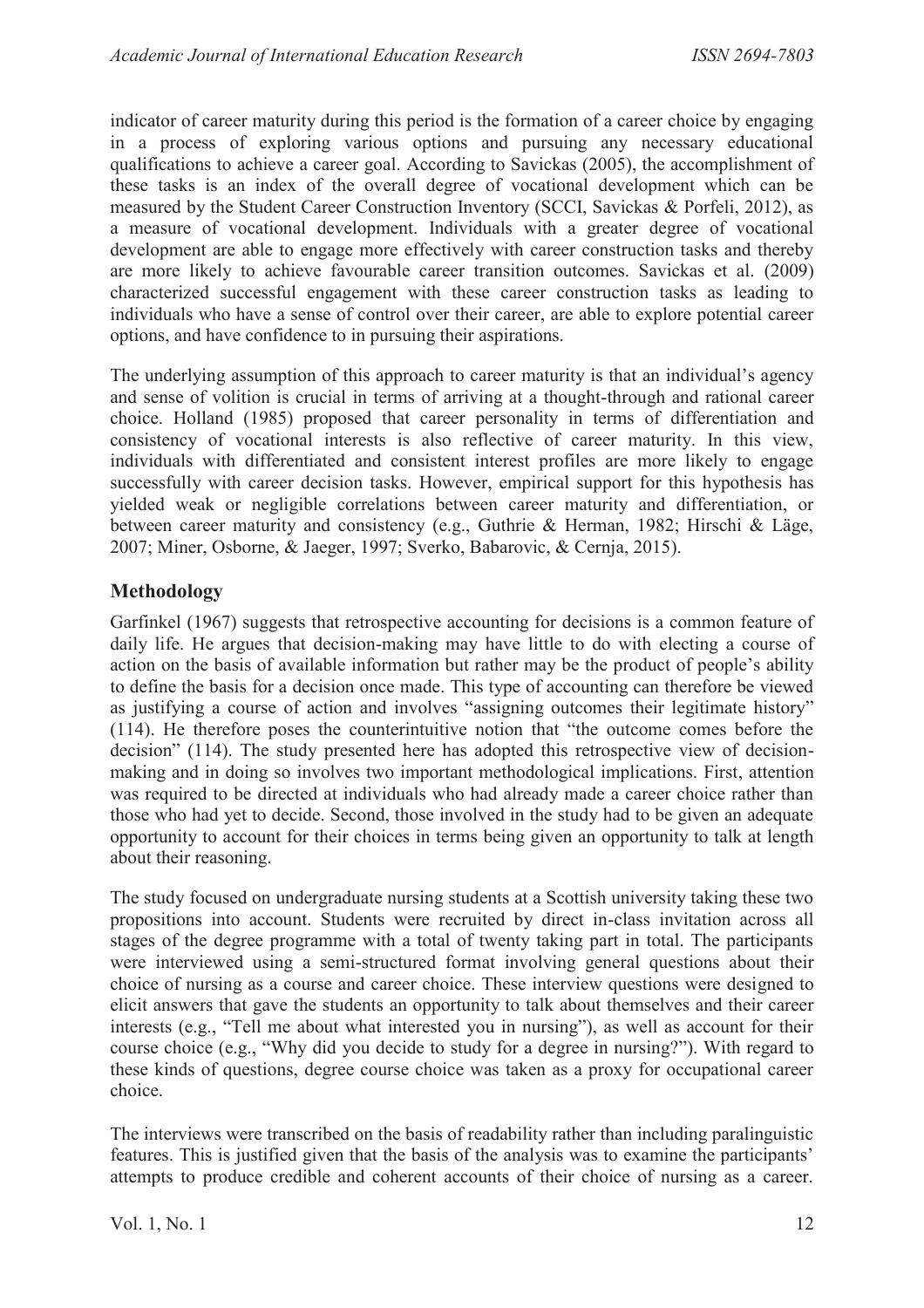With regard to the analytic procedure, the transcript material was read by taking into account a conversation analytic stance in which both questions and answers were considered in relation to each other as turns at talk. Use was made of Sack's (1972, 1974) work on membership categories. Sack noted that persons may be described according to certain membership categories, for example, by occupation. These categories can be drawn from certain conventional collections which Sacks referred to as membership categorization devices. An important feature of these is that they can be used as a means of ascribing to person activities or characteristics that they are conventionally associated with. When a certain category is used by a speaker, the hearer is able to make use of a stock of conventional knowledge about the category and thereby make certain inferences. In interviews concerning career choices these stock of conventional knowledge can be used in order to guide interviewers in how to respond to interviewees, and in turn how interviewees produce the kinds of answers expected so as to produce intelligible responses.

#### **Analysis and Discussion**

An examination of the nursing students' interviews revealed that seventeen of the twenty explicitly mentioned working with people and helping them as the basis for their choice of this career. The interview extracts below are illustrative of this kind of response:

#### **NRS7**

*I think it will be a well worth job, I'll get lots of job satisfaction from it. And everyday is going to be different, it's not going to be boring. And getting to know more people, and helping them, feeling you're doing something at the end of the day, it's not just wasted really.* 

#### **NRS4**

*All you're doing is everything that the person needs, from the most basic thing, maybe just listening to them talking.* 

#### **NRS2**

*Well, I helped at (name of centre) which is a day centre for the physically and mentally disabled once a week and really enjoyed helping with it. So I really wanted to do something to help, I really wanted to help.* 

#### **NRS10**

*The idea of helping people because I thought that would be useful for society. And, I just generally think that this is a good idea of offering help, it's what nursing's about.*

#### **NRS8**

*You have to be caring and understanding. You have to have patience as well and sort of know how to approach a person as well.* 

These student responses that appears to be in alignment with Holland's typology in terms of being a 'social type' of vocational personality. All draw upon notions of working with people and helping them and are therefore what would be expected in terms of the motivation to pursue a career in nursing. Furthermore, ten students gave responses that stressed 'job satisfaction' and played down financial reward. The extract below was typical of this kind of response when asked directly about salary.

#### **NRS1**

*Int: Did you ever consider salary?* 

*Resp: I don't think in nursing you can because it's not, well it's not really that good a salary. So I mean, I wouldn't go into a job I didn't like, I couldn't, even although it was a*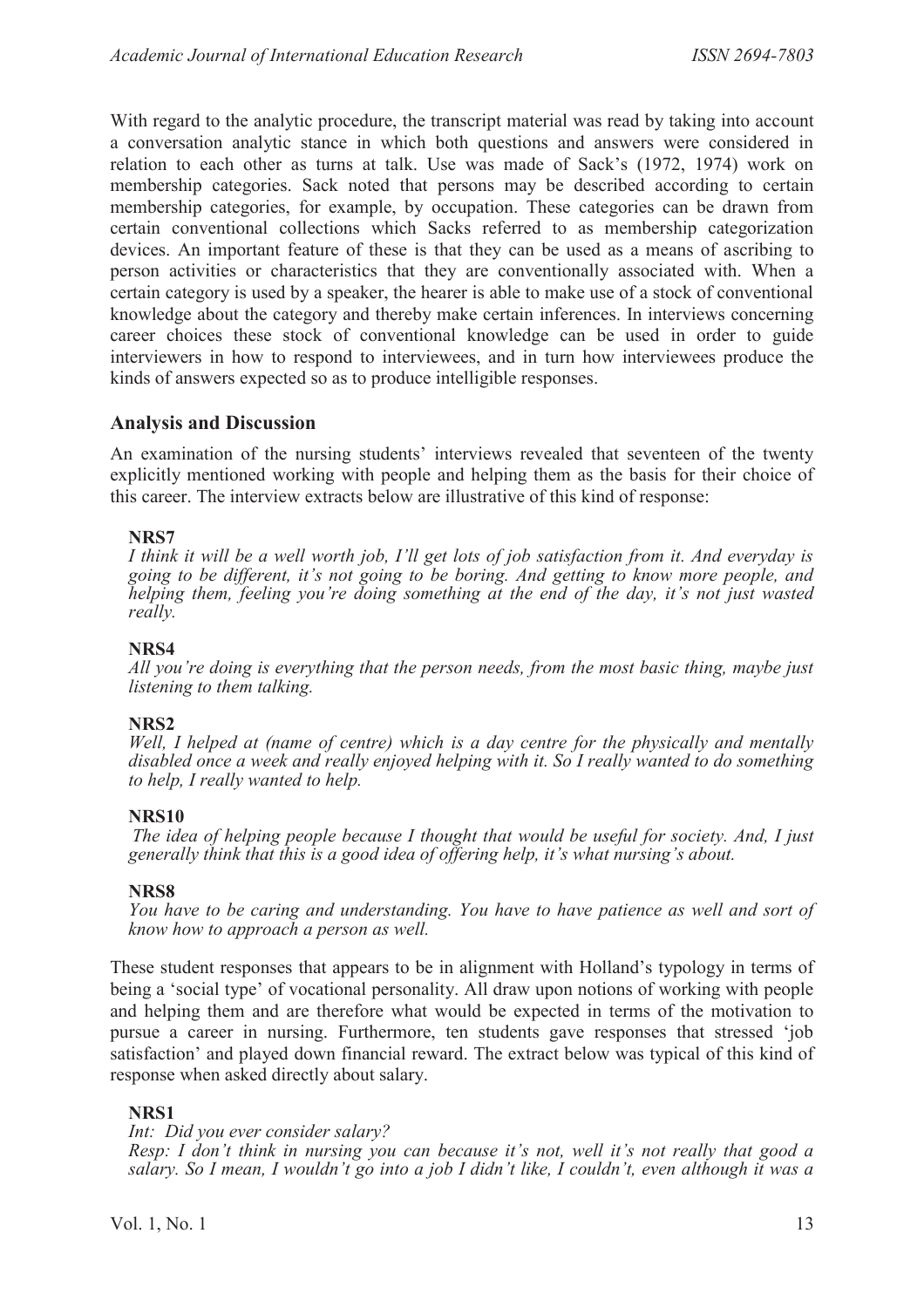*good salary. I wouldn't think it would be worth it if you weren't that happy. Whereas with nursing you come away thinking you've done something worthwhile, you get some satisfaction.* 

The student emphasizes that nursing is a vocational choice by contrasting having a "good salary" with not being "worth it if you weren't happy". Essentially, the student makes the case that salary is much less important than job satisfaction and "thinking you've done something worthwhile". This kind of response therefore stresses vocational commitment in terms relegating monetary reward in favor of personal psychological reward.

In a similar vein, the students also produced responses that could be taken as indicating a level of career maturity in terms of having undertaking a process of arriving at a career choice. In other words, the students gave answers that were indicative of a deliberative process whereby nursing was considered and researched as a career. The responses presented below were typical of such an indication of career maturity:

#### **NRS2**

*I considered teaching for a while because I like working with kids. But then I decided once I had been to (name of day centre for children with disabilities) that I preferred nursing.* 

#### **NRS9**

*I considered teaching, primary teaching and I thought about drama, I was interested in drama at school and was in a drama club. I thought about going into drama college but I thought I would be practical, there isn't much chance of a job and it's not a very secure thing. I thought it would more practical to do something like nursing, you're always sure of a job at the end of it.* 

#### **NRS3**

*Int: Did you consider any other careers? Resp: They were all medically orientated, it was either stick my job out as a technician or go into physiotherapy or something. Int: What drew you to the medical side of things? Resp: Just at school I was better at sciences than the business side of things.* 

These kinds of response refer to some deliberative thought process in which students are able to account for pursuing nursing in terms of engaging in the career-related decision making that results in the exploration and crystallization of a choice. Therefore, on the face of it, it appears that the students' responses were indicative of their career personality type as well as displaying a level of career maturity resulting in the choice of nursing.

Taking the two types of accounts together, it would appear that the students' responses align with Holland's social personality type for nursing and that the exhibit a degree of career maturity in terms of engaging with career decision-making in terms of 'thinking through' career options. In other words, the students appear to display their in their answers a sense of vocation and volition with respect to their choice of nursing. However, what follows is an alternative reading of these kinds of responses based upon attending to the interactional context from a conversation analytic perspective.

One way of understanding the use of personality-expressive accounts is the use of membership categorization devices (Sacks, 1972, 1974). These are linguistic devices used in the accomplishment of intelligibility and deployed by speakers within an interactional context. Holland draws attention to the stereotypical nature of people's perception of careers claiming that "our everyday experience has generated a sometimes inaccurate but apparently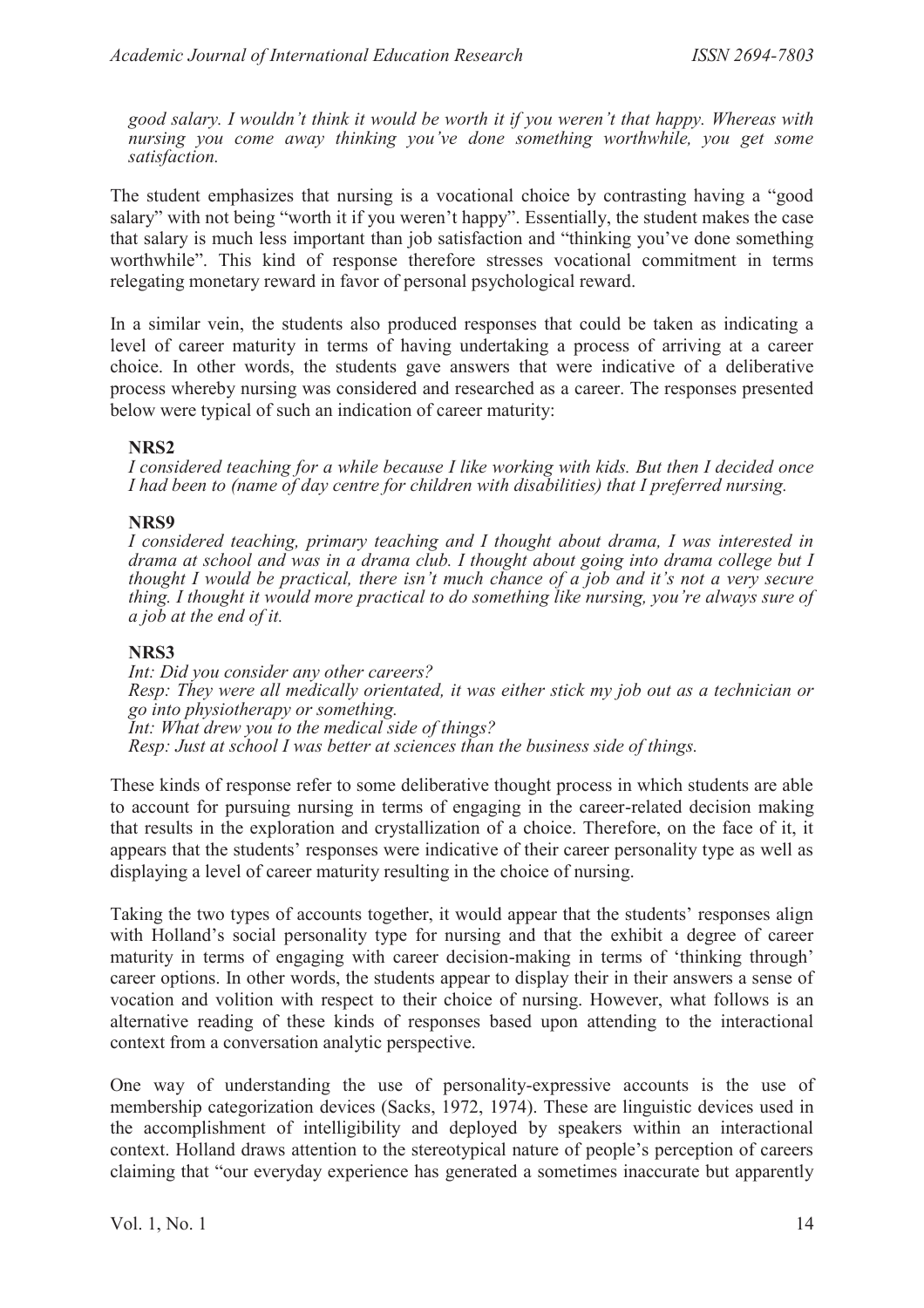useful knowledge of what people in various occupations are like (1985, p.9). He points out that were this not so, interest inventories which are based on these stereotypes would have little validity. While shared bodies of knowledge about different occupations exist, the respondents packaged this kind of knowledge in different ways to meet the demands of the questions asked within the interview context. In other words, the students' responses must be considered as part of detailed examination of the sequential nature of the conversational turns. In the examples below, the conversational context has been included, in which the apparent personality-expressive account is given. Part of the first extract presented from student NRS3 was presented above. With the addition of the preceding question-and-answer turn the subsequent responses can now be considered within the flow of interaction.

#### **NRS3**

*Int: Why do you want to enter the field of nursing? Resp: For as long as I could remember I've said I'm going to be a nurse and that's it. Well,*  last year I worked as a technician and was drawn more from the technical side of things to *the patient kind of thing. Int: Did you consider any other careers? Resp: They were all medically orientated, it was either stick my job out as a technician or go into physiotherapy or something. Int: What drew you to the medical side of things? Resp: Just at school I was better at sciences than the business side of things.* 

In the extract above the interviewer's initial question is met with what was a variant of very common rhetorical form of signaling vocational commitment across the corpus of data ("For as long as I could remember I've said I'm going to be a nurse and that's it".) This way of responding (most commonly expressed as "I've always wanted to be a nurse") signals a longstanding vocational interest. However, the respondent then proceeds to talk about working as a technician and being "drawn to the patient side of things". What is evident here is that the latter implies an evolving vocational interest rather than arising out of a long term commitment or expression of a relatively fixed vocational personality type. When asked about other careers considered the respondent mentions "medically orientated" ones, with the specific example of physiotherapy. Again, the implication here is of at least considering other careers rather than acting on longstanding commitment to pursue nursing. This ties in with the display of career maturity in response to the questions set. These questions presuppose a decision-making process ("Did you consider any other careers?") or lead on from what the student has said in the previous turn at talk (What drew you to the medical side of things?). What is apparent here is the interplay of the question-and-answer turns and how this conversational context shapes the trajectory of the types of responses given. It is notable that apparent personality-expressive signs of career maturity can be extracted from this interaction but only if the conversational context is set aside and there is a singular focus on decontextualized responses. A further example of the active nature of the ways in which the interactive context shapes the nature of the students' responses about their career choice is given below.

#### **NRS18**

*Resp:…usually you say you want to be something when you grow up and it changes every week but with me it's that I've always wanted to be a nurse…. Int: What other careers did you think about? Resp: Em, other jobs in hospitals. Int: Such as? Resp: Radiography, then I thought I don't have physics so I put that out of it. And then there's occupational therapy and physiotherapy and I thought no, I want more personal contact with the patient rather than in and out really.*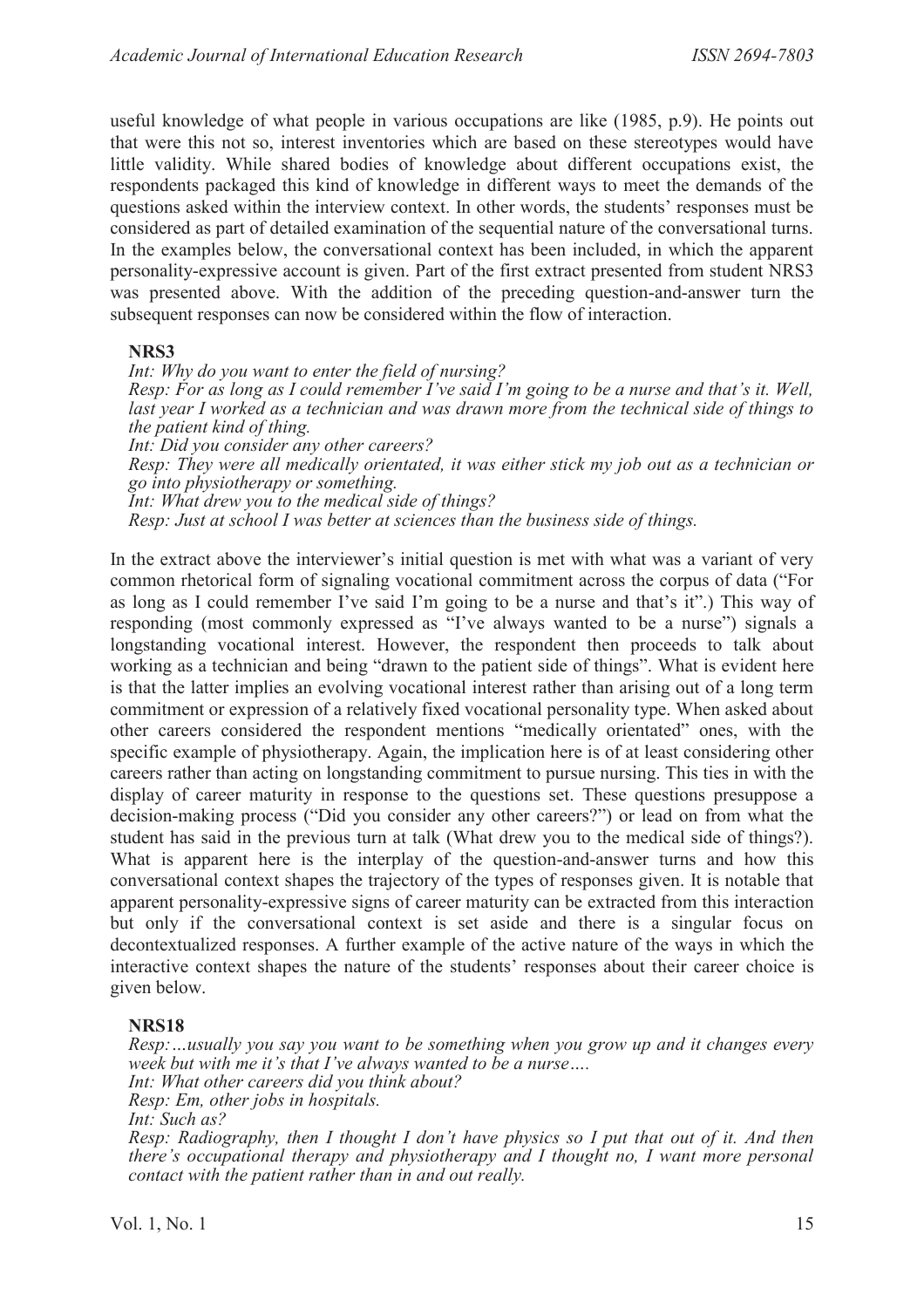In the interview extract for respondent NRS18 the longstanding commitment to nursing is accomplished through the more common "I've always wanted to be a nurse" response. This is apparently strengthened with a preceding contrast with the claim that during childhood career interests are highly changeable ("it changes every week"). However, when asked about other careers considered, the student gives a general response in terms of "other jobs in hopitals". When asked to specify these through the simple form of question "Such as?", the student duly obliges by portraying pursuing nursing as an active choice involving the rejection of radiography, occupational therapy and physiotherapy in favour of "more personal contact with the patient". Again, the immediacy of the interactional context in terms of the ways in which questions and responses are mutually intertwined means that simply to decontextualize responses and remove them from the context in which they were given can arguably create artefacts such as 'vocational personalities' or evidence of 'career maturity'.

A further example demonstrates an interesting situation in which a student presents entry into nursing as a vocation but one rooted in a family tradition. What is interesting about this example is that student mentions the "technical side" of the work involved. When asked if this is a particular interest, what follows is a response that pulls back and draws on the more familiar standard account of caring for the patient.

#### **NRS14**

*Int: Why did you want to enter the field of nursing?* 

*Resp: Well, originally, I mean I'd always wanted to be a nurse, it's calling from when I was very small. I've got nursing in my family and a lot of my family members are nurses. Before I started, it was just, you know, you think of caring but now it's more of a case think all that nursing involves.* 

*Int: When you say all that nursing involves, what is that?* 

*Resp: You don't really think about the technical side of it, you think more basic nursing care, things like that.[….] I enjoy the technical side of it as much as anything now, the challenge of being in a sort of high-tech area and specialist areas where you have to know it all.* 

*Int: Is this something you are particularly interested in, high-tech areas?* 

*Resp: Well, I enjoy that side, as I said, but I wouldn't want to work in a place where you are getting away from caring as well. I mean I wouldn't want to get away from, you know, being able to sit with the patient.* 

What is interesting here is how the student's account of entry into nursing moves from a personal vocation ("I'd always wanted to be a nurse, it's calling from when I was very small"), through to a hint of family influence ("I've got nursing in my family and a lot of my family members are nurses"), on to a concern with "being in a sort of high-tech area", and then back to patient care as a career motivation ("I wouldn't want to work in a place where you are getting away from caring as well"). An appreciation of this sort of range of response is only possible through an understanding of the ways in which question-and-answer turns mutually shape one another.

In the example above the student implicitly drew upon a family influence type of account. In the next example this type of account is much more explicitly given as the basis for entry into nursing as a career. The result is a much more protracted question-and-answer sequence in which the student is effectively quizzed on the extent of her entry into nursing as a matter of her own volition and career maturity.

#### **NRS12**

*Int: Why do you want to enter the field of nursing?*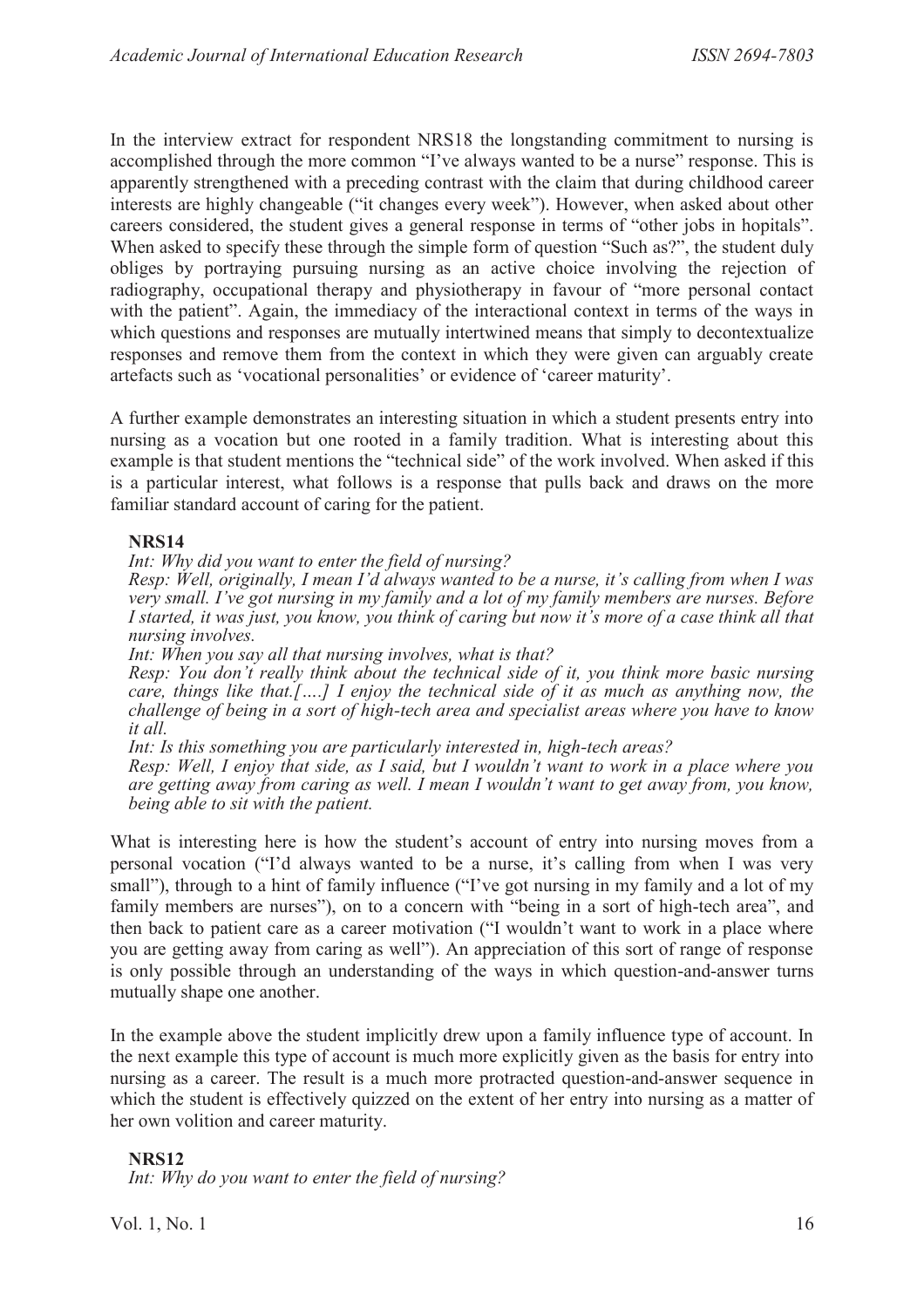*Resp: My mum had been a nurse and I've lots of relatives who are nurses and they sort of, not influenced, but I was always interested in what they had to say about their work....... Int: You say there's people in your family who are nurses. Did they influence you....? Resp: When they'd come home they'd talk about their work and things like that.....I think my mum was a bit surprised cause I'd never said anything when I was younger...but with me it's that I've always wanted to be a nurse and I think she was surprised that I was going through with it.* 

*Int: When you say you've always wanted to be a nurse what is it then that attracted you to this area?....I could give you many jobs where you would be working with people, why specifically nursing?* 

*Resp: It's more personal with the person being a nurse........* 

*Int: But I could give you a job where you're interested in people, let's say a school teacher or lecturer......I'm interested in why you want to do nursing. I mean you've mentioned your relatives and it would seem that they held sway with you.....* 

*Resp: Well, teaching for a start wouldn't be for me....em, I thought about all them things but I've always sort of swayed towards nursing.* 

*Int: What other careers did you think about?* 

This sequence of talk is interesting in the way that the question-and-answer turns lead off from the student's family influence type of account. The student begins by drawing attention to family members who are nurses but repairs and qualifies being influenced by them ("….and they sort of, not influenced, but I was always interested in what they had to say about their work.."). This is picked upon on by the researcher-interviewer who proceeds to directly ask about the issue of influence ("Did they influence you…?"). In this regard, influence implies something less than the student's own volition in entering nursing or being the right type of personality for this career. The interviewer further probes this issue by asking the student to specify her interest in nursing ("When you say you've always wanted to be a nurse what is it then that attracted you to this area?"). Note also the further qualification of the question through the addition of "I could give you many jobs where you would be working with people, why specifically nursing?". It is at this point that the student begins to tentatively draw upon the standard membership account in terms of interpersonal contact ("It's more personal with the person being a nurse.."). However, the interviewer seeks further specificity by challenging the student with other occupations that involve working with people ("…let's say a school teacher or lecturer.....I'm interested in why you want to do nursing."). Indeed, it is clear at this point that the issue of family influence over the student's career choice is being pursued ("I mean you've mentioned your relatives and it would seem that they held sway with you....."). The student responds directly to the question in terms of the other careers mentioned but not the issue of influence itself. At this point the interviewer picks up on the student's mention of "I thought about all them things" by turning to the issue of career maturity in terms of other career areas considered.

What is apparent in these exchanges is the ways in which both interviewer and respondent attend to each other turns such that the overall account leads to the construction of a dialogue that is productive of a career decision or choice. This co-construction of these matters through the question-and-answer turns in the there-and-then of the interview is crucial in understanding how career choice accounts are created within the interactional context.

#### **Conclusion**

The analysis and discussion of the interview extracts presented above demonstrates the explanatory power of focusing on the ways in which career choice, when asked about as a 'choice', (i.e. as an act of volition) is accounted for within conversational turns. As Harper, Randall and Sharrock (2016: 204 - 209) argue reasons are not causal in relation to choices but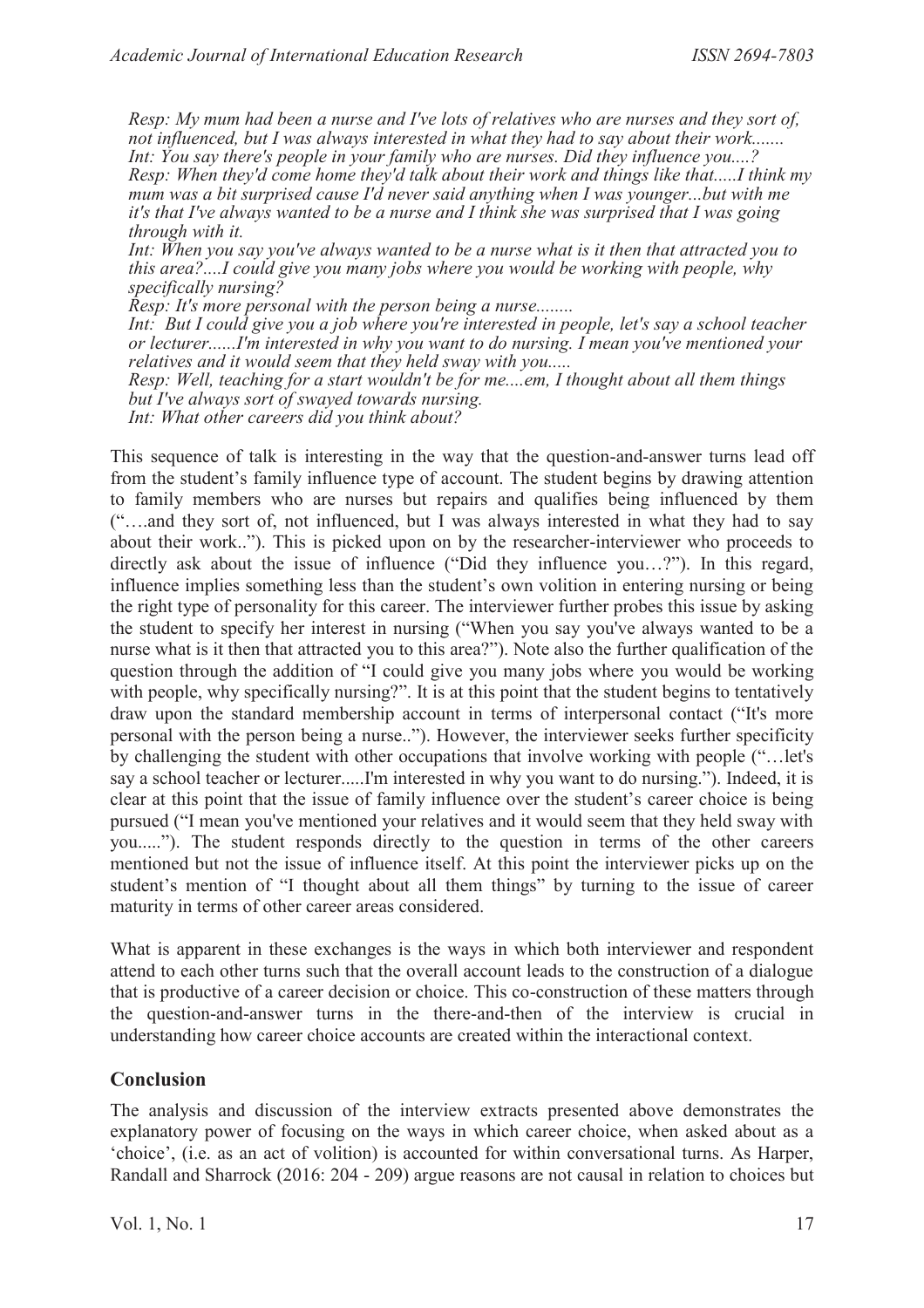rather are embedded within different language games (Wittgenstein, 1953) and bound up with reasoning as cultural knowledge. Interview participants, through their question-and-answer turns, display to one another this cultural reasoning in relation to framing their courses of action as expressive of their interests and reflective of their dispositions (i.e., expression of vocation), and as a product also of engaging in tasks reflective of career maturity that involve a reasoned process of decision-making (i.e., expression of volition).

Instead of treating responses as revealing something about respondents' vocational personalities or their level of career maturity, this study offers an altogether different proposition, one that considers these matters as being produced through the question-andanswer turns within interviews designed to elicit career choice narratives. This perspective allows the researcher to examine how responses are contextually tied to the questions asked and their presuppositions. In other words, the researcher focuses on issues of intelligibility and accountability. This also allows for the study whole conversational patterns rather than selected aspects that seem to align with a personality matching or career maturity model when abstracted out. Interviewing nursing students about why they chose nursing presupposes an active process of decision-making and selection. Students therefore attend to this as an accountable matter in the interviews in terms of the expression of volition. In westernized culture finding out about one's options and 'thinking them through' as part of arriving at decision is considered desirable in terms of the operation of reason. This is also tempered by the notion that people are in possession of interests that are reflective of their preferences and that this can be read off as an index of their 'personality'. In the case of nursing, a strong interest in helping and caring for others is considered as a vital aspect of the job and that, given this common understanding, must be publicly avowed and expressed. Both interviewer and interviewees attend to these matters in the course of their interview exchanges and thereby engage in co-constructing such narratives.

#### **References**

- [1] Astin, A. W. (1993). What matters in college: Four critical years revisited. San Francisco, CA: Jossey-Bass.
- [2] Feldman, K. A., Smart, J. C., & Ethington, C. A. (1999). Major field and person environment fit: Using Holland's theory to study change and stability of college students. Journal of Higher Education, 70, 642–669.
- [3] Garfinkel, H. (1967) Studies in Ethnomethodology. Englewood Cliffs, NJ: Prentice Hall.
- [4] Graziano, W. G., Habashi, M. M., & Woodcock, A. (2011). Exploring and measuring differences in person-thing orientation. Personality and Individual Differences, 51, 28–33.
- [5] Graziano, W. G., Habashi, M. M., Evangelou, D., & Ngambeki, I. (2012). Orientations and motivations: Are you a "people person," a "thing person," or both? Motivation and Emotion, 36, 465–477.
- [6] Guthrie, W. R., & Herman, A. L. (1982). Vocational maturity and its relationship to Holland's theory of vocational choice. Journal of Vocational Behavior, 21(2), 196– 205.
- [7] Harper, R; Randall, D. & Sharrock, W. (2016) Choice : the sciences of reason in the 21st century : a critical assessment. Cambridge : Polity.
- [8] Hirschi, A., & Läge, D. (2007). Holland's secondary constructs of vocational interests and career choice readiness of secondary students: Measures for related but different constructs. Journal of Individual Differences, 28(4), 205–218.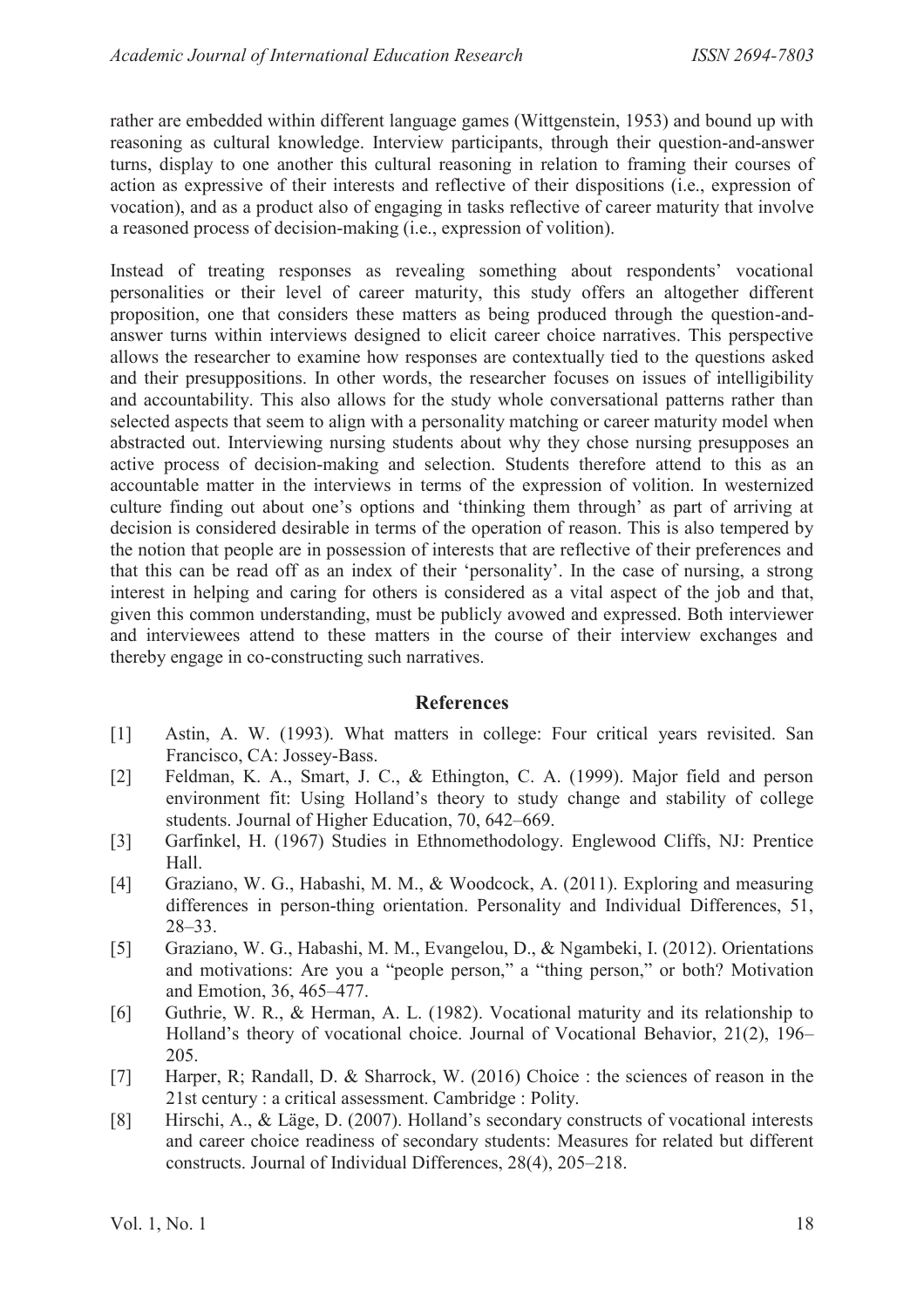- [9] Holland, J. L. (1959). A theory of vocational choice. Journal of counseling psychology,  $6(1)$ , 35.
- [10] Holland, J. L. (1966). A psychological classification scheme for vocations and major fields. Journal of counseling psychology, 13(3), 278.
- [11] Holland J. L. (973) Making vocational choices: a theory of careers. Englewood Cliffs, NJ: Prentice-Hall.
- [12] Holland, J. L. (1985). Making vocational choices A theory of vocational personalities and work environments. (2nd Edn.) Englewood Cliffs, NJ Prentice-Hall.
- [13] Holland, J. L. (1997). Making vocational choices: A theory of vocational personalities and work environments (3rd ed.). Odessa, FL: Psychological Assessment Resources
- [14] Little, B. R. (1968). Psychospecialization: Functions of differential orientation towards persons and things. Bulletin of the British Psychological Society, 21, 113.
- [15] Little, B. R. (1972). Psychological man as scientist, humanist and specialist. Journal of Experimental Research in Personality, 6, 95–118.
- [16] Miner, C. U., Osborne, W. L., Jaeger, R. M. (1997). The ability of career maturity indicators to predict interest score differentiation, consistency, and elevation. Measurement and evaluation in counseling and development, 29(4), 187–201.
- [17] Porter, S. R., & Umbach, P. D. (2006). College major choice: An analysis of person environment fit. Research in Higher Education, 47, 429–449.
- [18] Sacks, H. (1972). On the analyzability of stories by children. Directions in sociolinguistics, 325-345.
- [19] Sacks, H. (1974) "On the Analyzability of Stories by Children," in R. Turner (ed.) Ethnomethodology, Penguin, Harmondsworth, pp. 216–232.
- [20] Savickas, M. L. (2005). The theory and practice of career construction. In R. W. Lent, S. D. Brown (Eds.). Career development and counseling: Putting theory and research to work (pp. 42–70). Hoboken, NJ: John Wiley & Sons.
- [21] Savickas, M. L., Nota, L., Rossier, J., Dauwalder, J. P., Duarte, M. E., Guichard, J., & Van Vianen, A. E. (2009). Life designing: A paradigm for career construction in the 21st century. Journal of Vocational Behavior, 75(3), 239–250.
- [22] Savickas, M. L., & Porfeli, E. J. (2012). Student career construction inventory. Rootstown, OH: Vocopher.com.
- [23] Super, D. E. (1953). A theory of vocational development. American psychologist, 8(5), 185.
- [24] Super, D. E. (1990). A life-span, life-space approach to career development. In D. Brown, L.Brooks and Associates (Eds.), Career choice and development: Applying contemporary theories to practice (pp. 197–261). 2nd ed. San Francisco, CA: Jossey-Bass.
- [25] Super, D. E., Savickas, M. L., & Super, C. M. (1996). The life-span, life-space approach to careers. In D. Brown, L. Brooks (Eds.), Career choice and development (pp. 121–178). San Francisco, CA: Jossey-Bass.
- [26] Su, R., Rounds, J., & Armstrong, P. I. (2009). Men and things, women and people: A meta-analysis of sex differences in interests. Psychological Bulletin, 135, 859–884.
- [27] Sverko, I., Babarovic´, & T., Cernja, I. (2015). Relation between career maturity and differentiation and consistency of vocational interests in primary schools. In M. Tummino, M. Bollati, & M. Widmann (Eds.), The 14th European congress of psychology - Linking technology and psychology: Feeding the mind, energy for life - Abstract book (p. 1215). Milano: Innexta S.r.l.
- [28] Wittgenstein, L. 1953, Philosophical Investigations, Oxford: Blackwell (translated by G.E.M. Anscombe and G.H. von Wright).